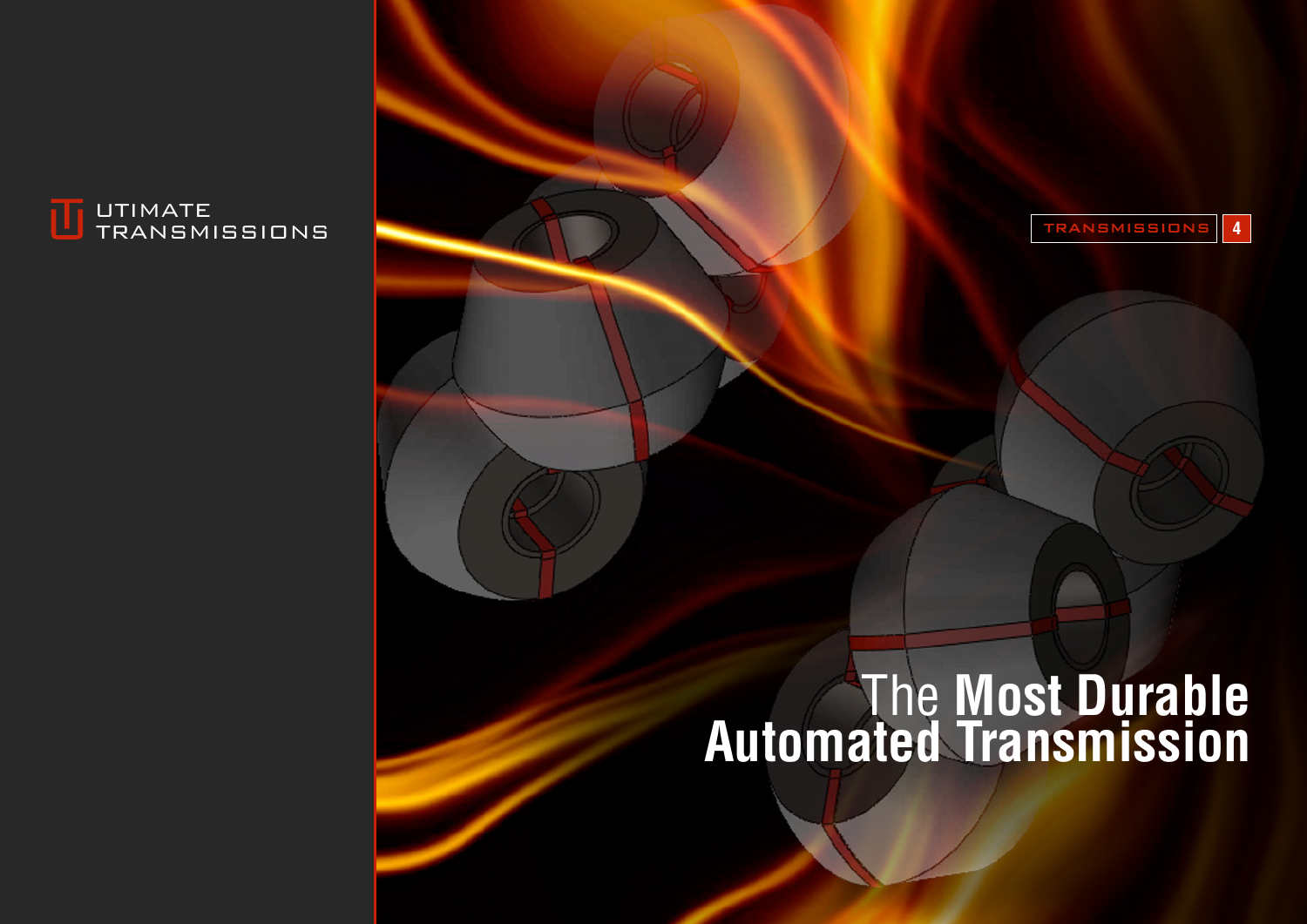

## **Contents**

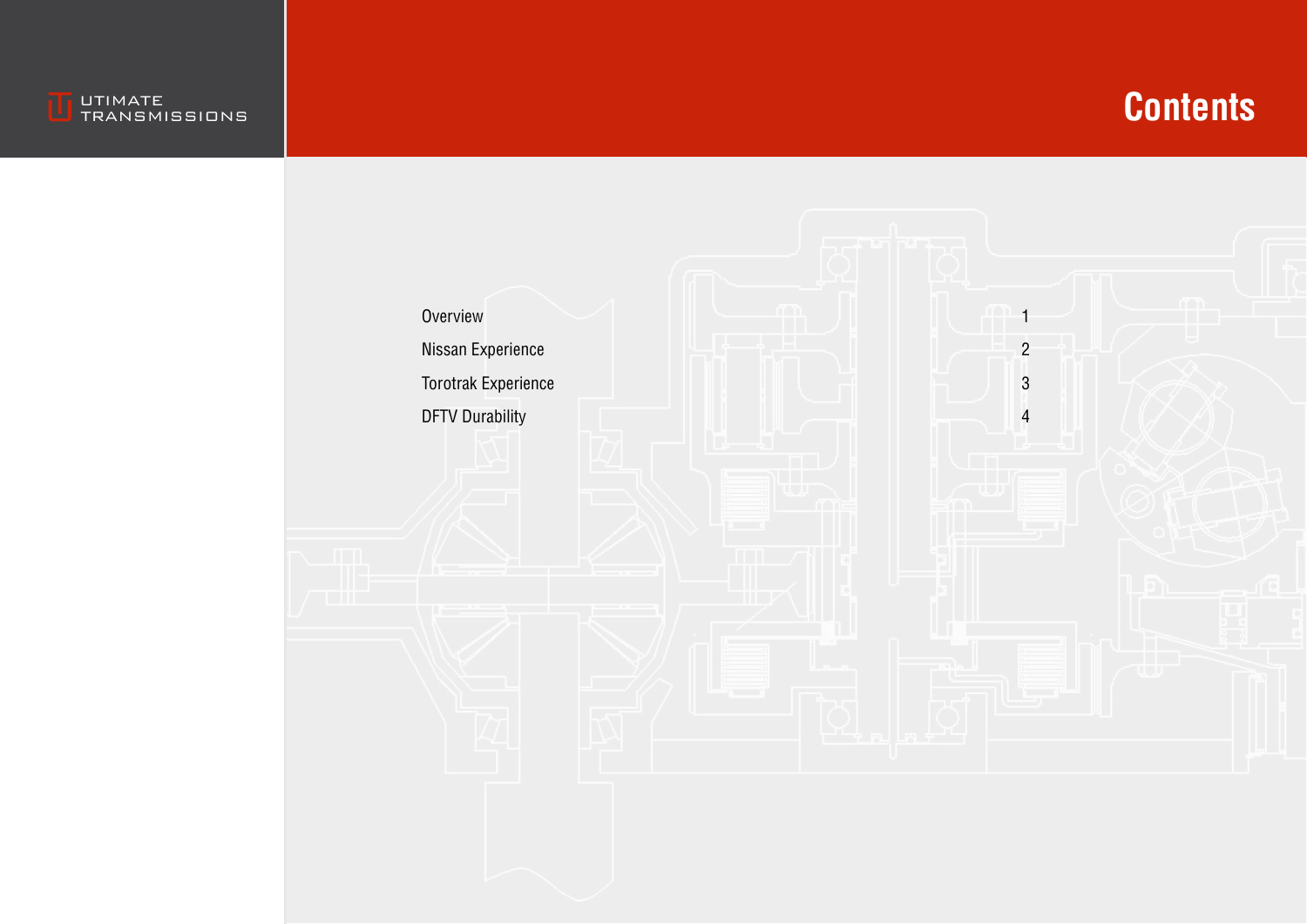

**Overview**

#### Because the DFTV based IVT can be so compact and light weight when durability is important the transmission size can be increased so that durability is increased.

The durability of the various transmission components in any form of transmission are very dependent on the quality of the fluid used in the transmission and the ability to keep the fluid clean and the ability to keep the fluids cool.

The Traction fluids used in CVT's are some of the best available and the inherent efficiency ensures the fluid is not thermally stressed. The filter system and oil circulation in a CVT ensures the fluid is kept exceptionally clean. Typical CVT's require oil changes at around more than 200,000 kms.

The friction clutches in a non IVT transmission are subject to high contact speeds as the transmission steps through the required ratios. High speeds create wear within the clutch plates and are a source of pollution of the lubricants.

In an IVT transmission the contact speeds of the clutch plates is always low as there are no steps and no launching process requiring plates to slip over each other at high speed.

The durability of the CVT components is critical to the overall durability of a transmission using a CVT.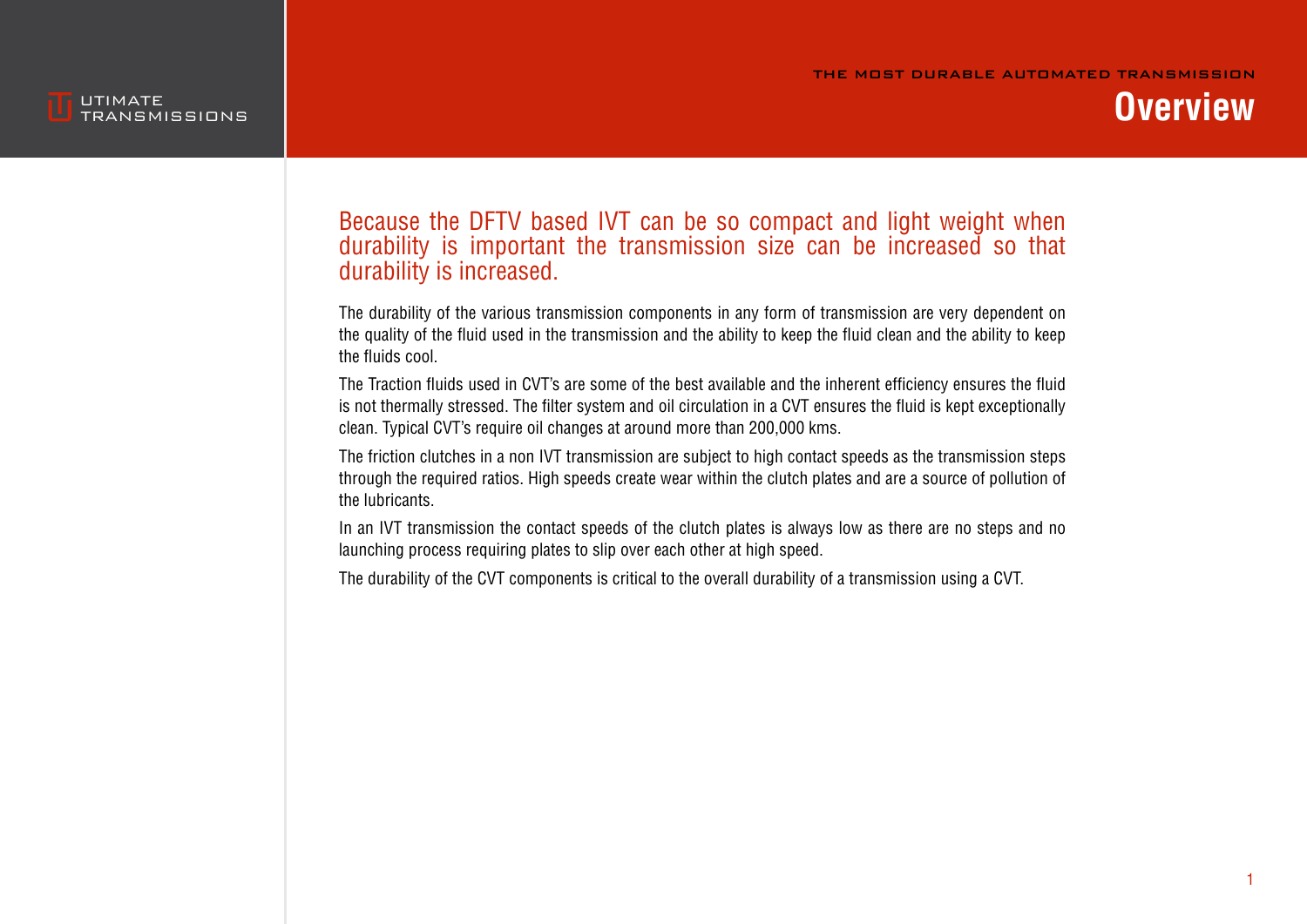



#### **Nissan Experience**

The Nissan NSK transmissions that were introduced into the first cars in 2000 have proven their durability performance in real automobile applications. Ultimate Transmissions research has revealed very few transmission failures in under 200,000 kms. The failures that did occur were almost always associated with the use of the wrong traction fluid. Of the rest, it was common for the thrust bearings not the discs and rollers to fail.

The design life of an NSK CVT was 400,000 kms. The calculations made to ensure this design life were based on conventional bearing life calculations taking into account the fact that exceptionally pure steel as being used, and typical passenger vehicle duty cycles.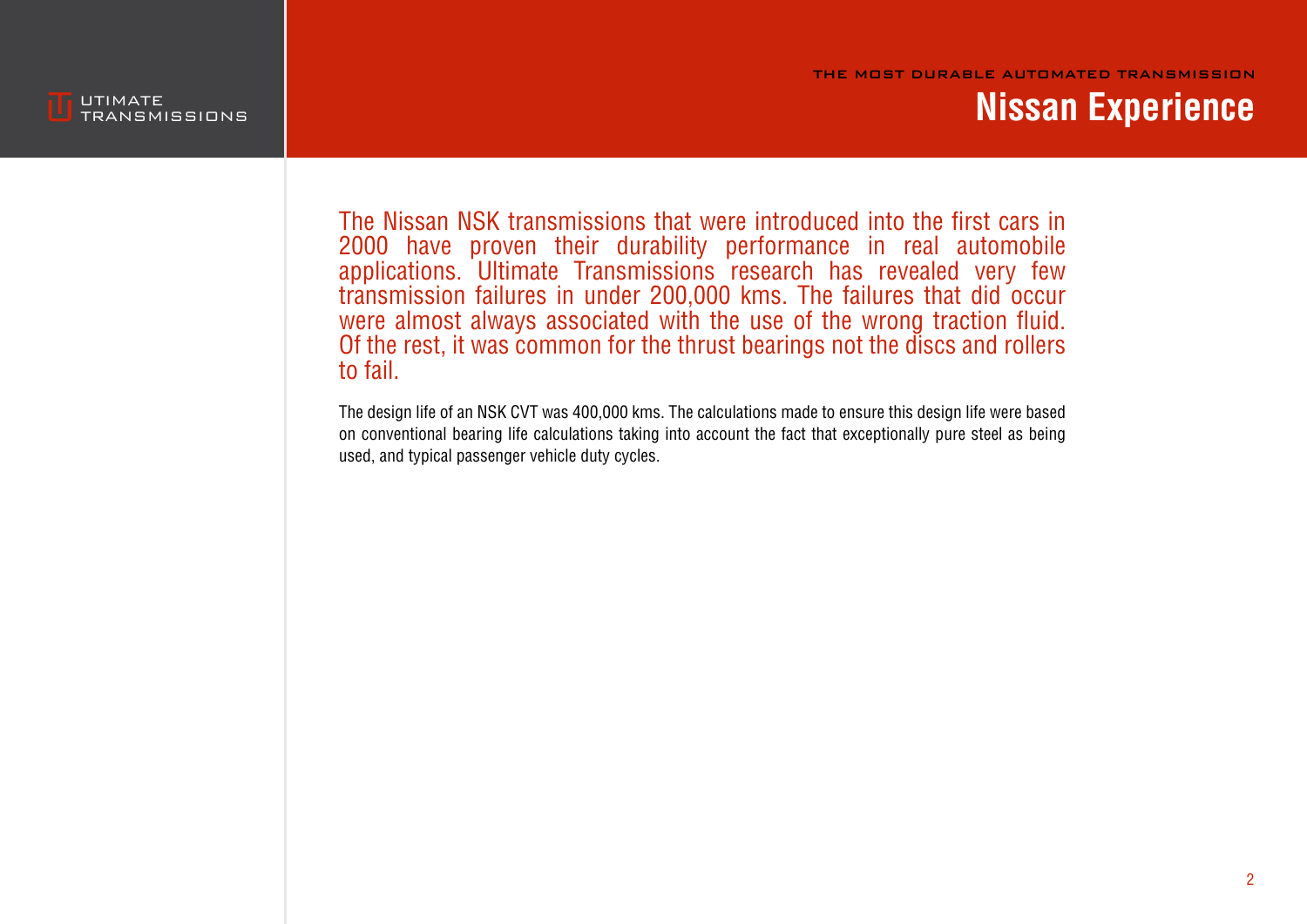



### **Torotrak Experience**

Torotrak state\* that they base the CVT life on 380 million cycles at 2.1 GPa for calculating design life. This equates to a maximum contact stress of 3.15GPa. When a Torotrak variator is operating in low gear at maximum input torque the maximum design stress under the (inner) contact point is 4.2GPa.

Nissan/NSK limit their maximum stress to 3.95 GPa or a Mean stress of 2.63GPa.

A more recent Torotrak paper expresses the following view of roller and disc durability.

The most recent development is the results from extended testing at lower contact stresses in the area of  $\sim 2.0 \text{GPa}$ mean Hertzian contact stress. Here, a number of test results have been produced with fatigue life extending well beyond the  $12<sup>th</sup>$  power prediction. This leads to the potential for extended (if not potentially infinite) life of the variator below a contact stress threshold - see figure 14.

The impact is extended durability and, in conjunction with powersplit transmission architectures, further downsizing of the variator and hence transmission.



It can be seen from this diagram that most of the duty is associated with very low wheel torque and low speed. In this condition Ultimate Transmission estimates the Mean contact stresses as being less than 1GPa. In this condition a life exceeding 3,800 million cycles is expected. At 40 kms/hr. this equates to over 1,500,000 kms.



**Figure 9 – Small front Wheel Drive Car Duty Cycle 160,000 kms.**

\* Extract from paper presented by Torotrak (Development) Ltd. Jtekt Corp & Shell Global Solutions to the JSME International Conference on Motion and Power Transmissions May 13-14, 2009 Matsushima Resort Japan entitled " FULL0TOROIDAL TRACTION DRIVE HIGH TEMPERATURE DURABILITY" By Dr Adrian Lee, Dr Andrew Hillsden, Yoshihiro Ono and Dr Stephen Evans.

Figure 9. Extract from Paper by Torotrak (Development) Ltd."Full Toroidal Traction Drives for Front Wheel Drive Applications" by Chris Brockbank & Dave Burtt 2006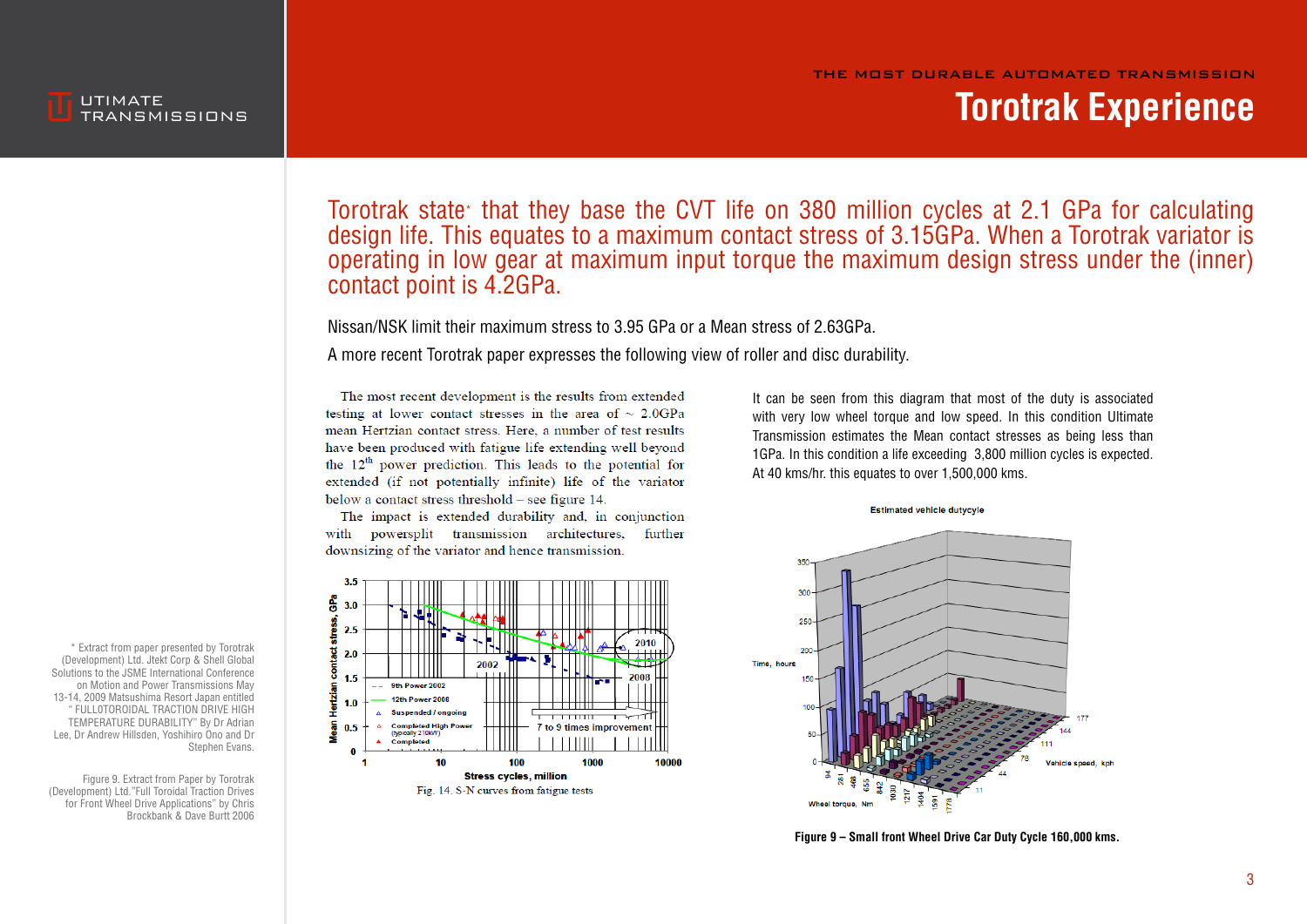THE MOST DURABLE AUTOMATED TRANSMISSION



### **DFTV Durability**

#### Ultimate Transmission's designs for the DFTV variator limit the maximum Hertzian stresses to 3.95GPa (Mean 2,63GPa) which is more in line with the NSK limits.

|                                                                                                       |                                |                                             |                |                    |           |                                  |                                |                                                                |                                                                                                   |                                           |                       |                                           |                                                 |                             |                               |             | CALCULATION OF SPIN LOSSES MAXIMUM INPUT TORQUE AND MECHANICAL VOLUME FOR TORQUE CONTROLLED VARIATOR DOUBLE ROLLER                                               |                |           |
|-------------------------------------------------------------------------------------------------------|--------------------------------|---------------------------------------------|----------------|--------------------|-----------|----------------------------------|--------------------------------|----------------------------------------------------------------|---------------------------------------------------------------------------------------------------|-------------------------------------------|-----------------------|-------------------------------------------|-------------------------------------------------|-----------------------------|-------------------------------|-------------|------------------------------------------------------------------------------------------------------------------------------------------------------------------|----------------|-----------|
|                                                                                                       |                                |                                             |                |                    |           |                                  |                                |                                                                |                                                                                                   |                                           |                       |                                           |                                                 |                             |                               |             | The following model can be used to calculate 1) the maximum spin losses, 2) The maximum ratio, 3) Mechanical Volume 4) Maximum input torque. 5) Estimated weight |                |           |
| Primrary inputs are shown as                                                                          |                                |                                             |                |                    |           |                                  |                                | Secondary inputs from Hertzian contact calculator are shown as |                                                                                                   |                                           |                       |                                           |                                                 | <b>Calculated Outputs</b>   |                               |             |                                                                                                                                                                  |                |           |
| <b>INPUTS</b>                                                                                         |                                |                                             |                |                    |           |                                  |                                |                                                                |                                                                                                   |                                           |                       |                                           |                                                 |                             |                               |             |                                                                                                                                                                  |                |           |
|                                                                                                       | Radius of centre of Toroid     |                                             |                |                    |           |                                  | <b>RR</b>                      | 67.07 mm.                                                      |                                                                                                   |                                           | <b>INPUT RPM</b>      |                                           |                                                 |                             |                               |             | 6000 RPM                                                                                                                                                         |                |           |
| <b>Transverse radius of Toroid</b>                                                                    |                                |                                             | R              | 50.92 mm.          |           | Width of contact point on input  |                                |                                                                |                                                                                                   |                                           | W1                    |                                           | 9.85 mm.                                        |                             |                               |             |                                                                                                                                                                  |                |           |
| Wheel inclination                                                                                     |                                |                                             | a              | 21.70 deg          |           | Width of contact point on output |                                |                                                                |                                                                                                   |                                           | W <sub>2</sub>        |                                           | 9.36 mm.                                        |                             |                               |             |                                                                                                                                                                  |                |           |
| <b>Radius of roller</b>                                                                               |                                |                                             |                | r1                 | 24.80 mm. |                                  | <b>OUTPUT RPM</b>              |                                                                |                                                                                                   |                                           |                       |                                           | <b>2.561 RPM</b>                                |                             | 0.42675328                    |             |                                                                                                                                                                  |                |           |
| RR.<br>Primrary rotation angle                                                                        |                                |                                             |                | A                  | 31.95 deg |                                  | <b>ROLLER RPM</b>              |                                                                |                                                                                                   |                                           |                       |                                           | 9.707 RPM                                       |                             |                               | 25.20 m/sec |                                                                                                                                                                  |                |           |
| Radius of crown of roller                                                                             |                                |                                             |                |                    |           | 38.70 mm.                        |                                |                                                                | <b>TOTAL RATIO CHANGE</b>                                                                         |                                           |                       |                                           |                                                 | 5.49                        |                               |             |                                                                                                                                                                  |                |           |
| Conformity of wheel to cavity                                                                         |                                |                                             |                | 76.00 %            |           | Area of inner contact point      |                                |                                                                |                                                                                                   |                                           |                       |                                           | 19.21 sq.mm                                     |                             |                               |             |                                                                                                                                                                  |                |           |
| <b>INCLECTION</b><br>Length of input contact point                                                    |                                |                                             |                | L1                 |           | $2.48$ mm.                       | <b>Maximum Hertzian Stress</b> |                                                                |                                                                                                   |                                           |                       |                                           |                                                 | <b>3.85 Gpa</b>             | check in                      | check out   |                                                                                                                                                                  |                |           |
| Number of wheels                                                                                      |                                |                                             |                |                    | 4 rollers |                                  |                                |                                                                | Maximum stress on inner point from Hertzian table                                                 |                                           |                       | 49,514 N                                  |                                                 | 49,314                      | 49.695                        |             |                                                                                                                                                                  |                |           |
| QC QC Q<br><b>Number of cavities</b><br>FIGURE 17 Full Toroid Double wheel                            |                                |                                             |                |                    |           | 1 cavity                         | <b>Traction coefficient</b>    |                                                                |                                                                                                   |                                           |                       |                                           | 0.055                                           |                             |                               |             |                                                                                                                                                                  |                |           |
|                                                                                                       | Length of output contact point |                                             |                | @ 39 days mitation |           |                                  | L <sub>2</sub>                 | 3.2016                                                         |                                                                                                   | maximum reaction force on roller bearings |                       |                                           |                                                 |                             |                               | 5,447 N     |                                                                                                                                                                  |                |           |
|                                                                                                       | <b>R1</b>                      | <b>R2</b>                                   | R <sub>3</sub> | r1                 | r2        |                                  | r3                             |                                                                | Sin A                                                                                             | <b>Cos A</b>                              | Sin a                 | Cos a                                     | <b>Size factor</b>                              | Total clamping force        |                               | 198,058 N   |                                                                                                                                                                  |                |           |
|                                                                                                       |                                | 40.1211469 44.3014173 35.9408765            |                |                    | 24.7986   | 26.6202                          | 22.9770                        |                                                                |                                                                                                   |                                           |                       | 0.529179 0.84851021 0.36974676 0.92913257 | 1.38                                            |                             |                               |             | stress under output contact                                                                                                                                      |                | 3.17      |
|                                                                                                       | X1                             | X <sub>2</sub><br>X <sub>3</sub><br>r1      |                | $x^2$              |           | x3                               |                                | Sin A                                                          | Cos A                                                                                             | Sin a                                     | Cos a                 |                                           | Overall radius of transmission without actuator |                             |                               |             |                                                                                                                                                                  | 107.07         |           |
|                                                                                                       |                                | 94.0148531 97.9843536 90.0453526<br>24.7986 |                | 26.5283            | 23,0689   |                                  |                                |                                                                | Overall length of transmission without hydraulics<br>0.529179  0.84851021  0.36974676  0.92913257 |                                           |                       |                                           |                                                 |                             | 165.60                        |             |                                                                                                                                                                  |                |           |
|                                                                                                       |                                |                                             |                |                    |           |                                  |                                | Overall length between outside of discs                        |                                                                                                   |                                           |                       |                                           |                                                 |                             | 122.21                        |             |                                                                                                                                                                  |                |           |
|                                                                                                       |                                |                                             |                |                    |           |                                  |                                | Speed dif % loss                                               |                                                                                                   |                                           |                       | Spin for this position                    |                                                 | <b>MAXIMUM INPUT TORQUE</b> |                               |             | spin                                                                                                                                                             |                |           |
| Speed at                                                                                              | R1                             | 1.511.765                                   |                | r1                 |           | 1.511.765 mm/minute              |                                | $\Omega$                                                       |                                                                                                   |                                           |                       |                                           |                                                 |                             | 437.05                        |             | Nm                                                                                                                                                               |                |           |
| Speed at                                                                                              | R <sub>2</sub>                 | 1,669,277                                   |                | r2                 |           | 1,622,812                        |                                | 46,465                                                         | 3.07%                                                                                             |                                           |                       | 5.83%                                     |                                                 |                             |                               |             |                                                                                                                                                                  |                |           |
| Speed at                                                                                              | R <sub>3</sub>                 | 1,354,252                                   |                | r3                 |           | 1.400.717                        |                                | $-46.465$                                                      | 3.07%                                                                                             |                                           | <b>ESTIMATED MASS</b> |                                           |                                                 | <b>ESTIMATED VOLUME</b>     |                               |             |                                                                                                                                                                  |                |           |
|                                                                                                       |                                |                                             |                |                    |           |                                  |                                |                                                                |                                                                                                   |                                           |                       | 35.05                                     | kg                                              |                             | 7.15                          |             | litres                                                                                                                                                           |                |           |
| Speed at X1                                                                                           |                                | 1,511,765                                   |                | r1                 |           | 1,511,765                        |                                | $\mathbf{0}$                                                   |                                                                                                   |                                           | % of SFTV             |                                           |                                                 |                             | 4.40 Discs and rollers only   |             | litres                                                                                                                                                           | torque density | 99.340317 |
| Speed at                                                                                              | X <sub>2</sub>                 | 1,575,595                                   |                | x <sub>2</sub>     |           | 1,617,213                        |                                | $-41.619$                                                      | 2.75%                                                                                             | 63.82%                                    |                       |                                           |                                                 | KW                          |                               |             |                                                                                                                                                                  |                |           |
|                                                                                                       |                                |                                             |                |                    |           |                                  |                                |                                                                |                                                                                                   |                                           |                       |                                           |                                                 |                             |                               |             |                                                                                                                                                                  |                |           |
| Speed at                                                                                              | $x_3$                          | 1,447,935                                   |                | x3                 |           | 1,406,316                        |                                | 41,619                                                         | 2.75%                                                                                             |                                           |                       |                                           |                                                 |                             | 274.58                        |             |                                                                                                                                                                  |                |           |
|                                                                                                       |                                |                                             |                |                    |           |                                  |                                |                                                                |                                                                                                   |                                           | <b>SPIN LOSSES</b>    |                                           |                                                 |                             |                               |             |                                                                                                                                                                  |                |           |
| CALCULATION OF APPARENT RADIUS OF CONTACTING POINTS                                                   |                                |                                             |                |                    |           |                                  |                                |                                                                | Spin loss in "L" position                                                                         |                                           |                       | 5.83%                                     |                                                 |                             | <b>ENERGY LOST TO SPIN</b>    |             |                                                                                                                                                                  |                |           |
| Angle of inclination of circle of contact of toroidal disc                                            |                                |                                             |                |                    |           | Α                                | 31.95 deg                      |                                                                | Spin loss in "LM" position                                                                        |                                           |                       | 3.58%                                     |                                                 |                             | 2.23% factor                  |             | 0.675                                                                                                                                                            |                |           |
| Angle of inclination of circle of contact of roller                                                   |                                |                                             |                |                    | a         | 21.70 deg                        |                                | Spin loss in "C" position                                      |                                                                                                   |                                           |                       |                                           | 0.00%                                           |                             | <b>ENERGY LOST TO BEARING</b> |             |                                                                                                                                                                  |                |           |
| Radius of input circle of contact on toroidal disc                                                    |                                |                                             |                |                    |           | 75.82 mm.                        |                                | Spin loss in "HM" position                                     |                                                                                                   |                                           |                       | 3.19%                                     |                                                 | 0.00%                       |                               |             |                                                                                                                                                                  |                |           |
| Radius of output circle of contact of toroidal disc<br>Radius of contact of (toroidal) roller surface |                                |                                             |                |                    |           | $-177.66$ mm.                    |                                |                                                                | Spin loss in "H" position                                                                         |                                           |                       |                                           | 7.17%                                           |                             | <b>TOTAL LOSS</b>             |             |                                                                                                                                                                  |                |           |
|                                                                                                       |                                |                                             |                |                    |           |                                  |                                | 26.69 mm.                                                      |                                                                                                   |                                           | Average spin loss     |                                           |                                                 |                             | 3.30%                         |             | 2.23%                                                                                                                                                            |                |           |
|                                                                                                       |                                |                                             |                |                    |           |                                  |                                |                                                                |                                                                                                   |                                           |                       |                                           | <b>VOLUME OF OPERATIONAL CAVITIES</b>           |                             |                               | 4.45 litres |                                                                                                                                                                  |                |           |

**The extended life available from properly designed rolling contacts combined with the limited use of gears and clutches and associated lower parts count all go to verifying the superior life expectations of a DFTV - IVT.**

The DFTV - IVT can remain smaller and more efficient than other transmission designs while maintaining greater life expectancy.